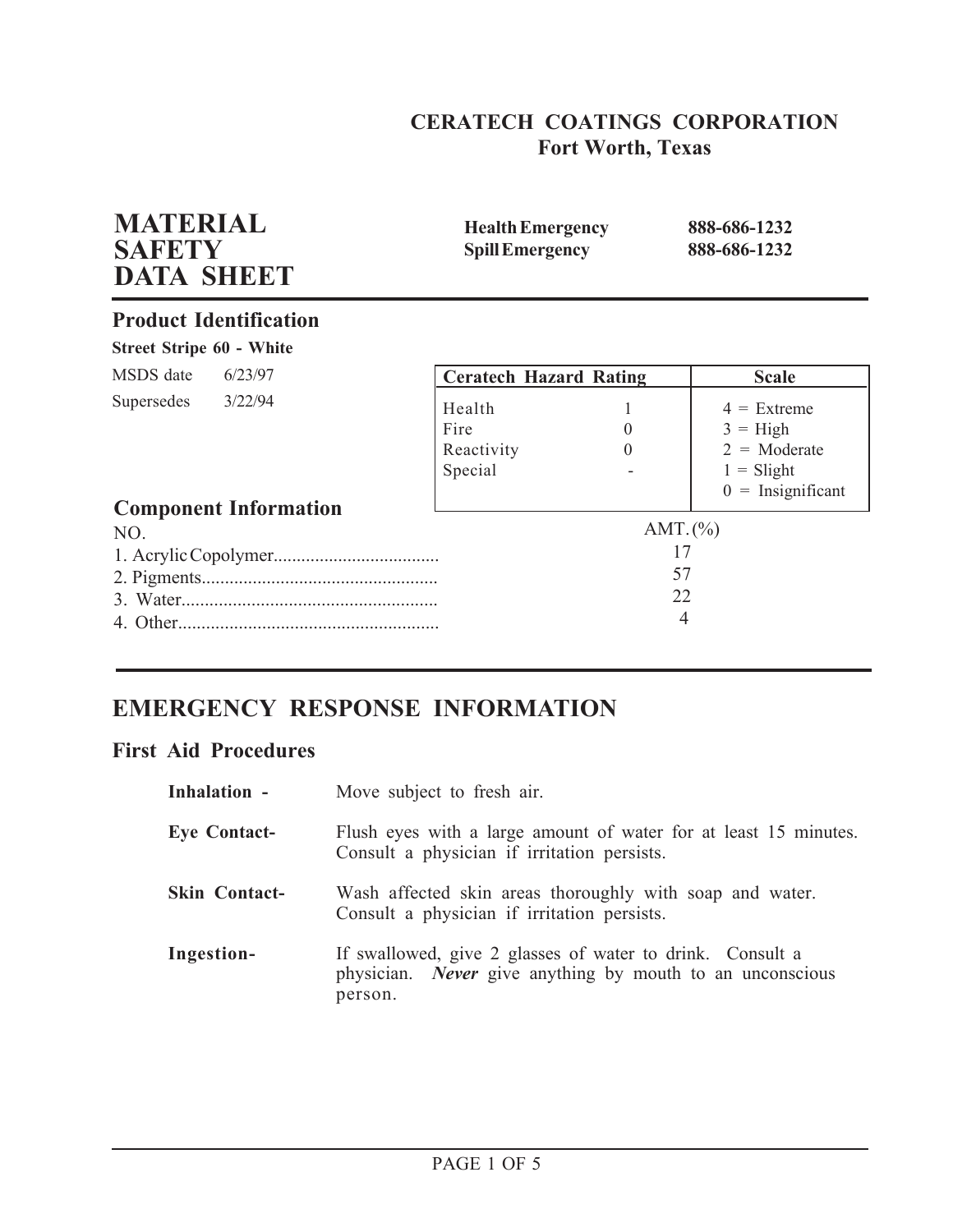### **SPILL OR LEAK HANDLING INFORMATION**

- **Personal Protection -** Appropriate protective equipment must be worn when handling a spill of this material. See the **PERSONAL PROTECTION MEASURES** Section for recommendations. If exposed to material during clean-up operations, see the **FIRST AID PROCEDURES** Section for actions to follow.
- **Procedures -** Keep spectators away. Floor may be slippery; use care to avoid falling. Contain spills immediately with inert materials (e.g. sand, earth). Transfer liquids and solid diking material to separate suitable containers for recovery or disposal. **CAUTION:** Keep spills and cleaning runoff out of municipal sewers and open bodies of water.

# **HAZARD INFORMATION**

*The health effects of this product have not been tested. The following information is based on the hazards of its components.*

### **HEALTH EFFECTS FROM OVEREXPOSURE**

| <b>Primary Routes of Exposure-</b>   | Inhalation<br>Eye Contact<br><b>Skin Contact</b>                                                                      |
|--------------------------------------|-----------------------------------------------------------------------------------------------------------------------|
| <b>Inhalation-</b>                   | Inhalation of vapor or mist can cause the following: headache<br>- nausea - irritation of nose, throat and lungs.     |
| <b>Eye Contact -</b>                 | Direct contact with material can cause the following: slight<br>irritation.                                           |
| <b>Skin Contact-</b>                 | Prolonged or repeated skin contact can cause the following:<br>slight skin irritation.                                |
| <b>FIRE AND EXPLOSIVE PROPERTIES</b> |                                                                                                                       |
|                                      | Auto-ignition temperatureNot Applicable<br>Lower explosive limitNot Applicable<br>Upper Explosive limitNot Applicable |
| <b>REACTIVITY INFORMATION</b>        |                                                                                                                       |
| <b>Instability-</b>                  | This material is considered stable. Thermal Decomposition is<br>dependent on time and temperature.                    |
| <b>Hazardous Polymerization-</b>     | Product will not undergo polymerization.                                                                              |
| Incompatibility-                     | This product should not come in contact with solvent borne<br>materials.                                              |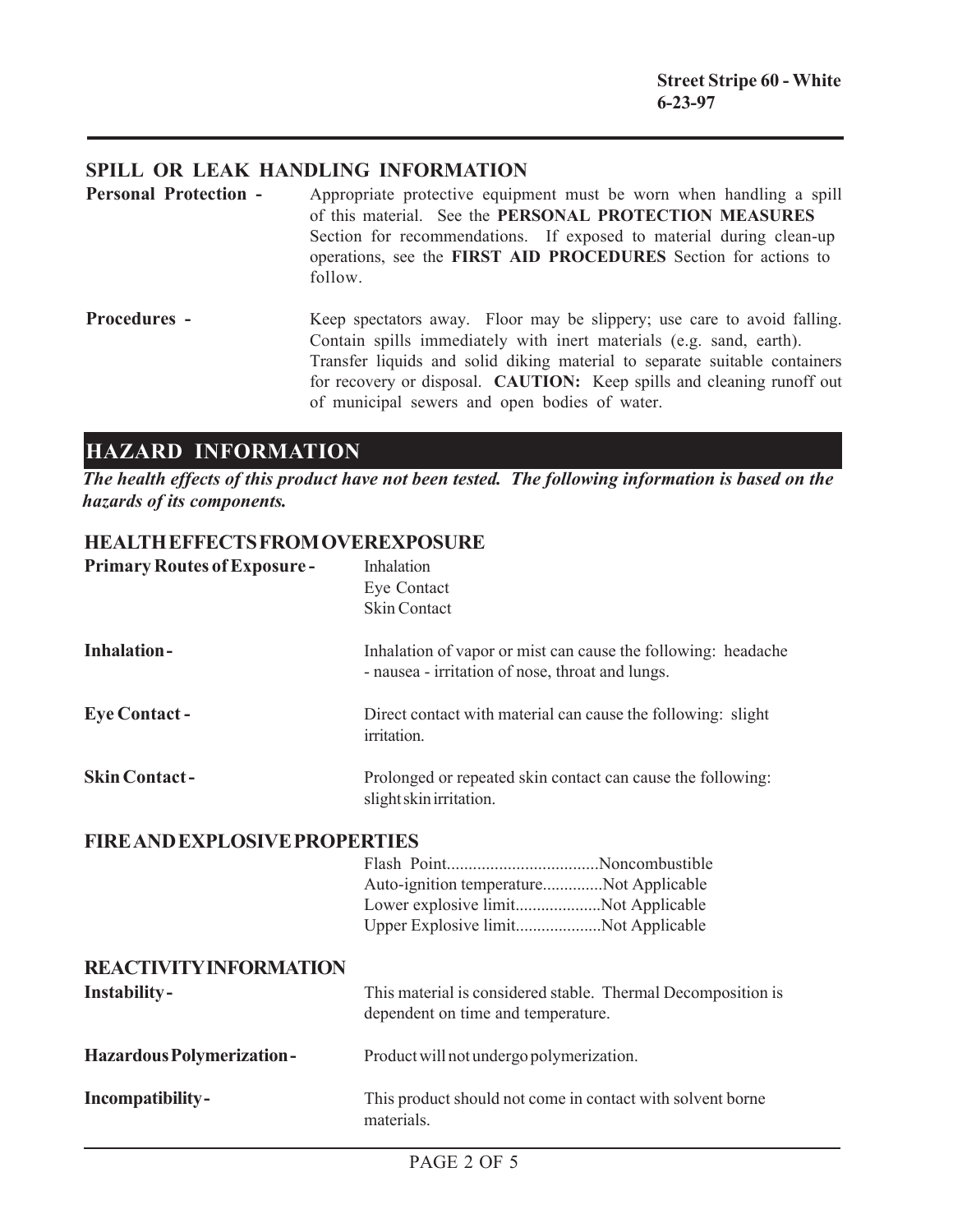# **ACCIDENT PREVENTION INFORMATION COMPONENT EXPOSURE INFORMATION**

#### **Component Information**

| $N_{0}$              | Amt. $(\%)$ |
|----------------------|-------------|
| 1. Acrylic copolymer |             |
|                      |             |
|                      |             |
|                      |             |

### **EXPOSURE LIMIT INFORMATION**

|                 | Component | <b>CERATECH</b> | <b>OSHA</b>  | <b>ACGIH</b> |
|-----------------|-----------|-----------------|--------------|--------------|
| No.             | Units     | TWA STEL        | TWA STEL     | TWA STEL     |
|                 |           | none<br>none    | none<br>none | none<br>none |
| ∠.              |           | none<br>none    | none<br>none | none<br>none |
| ັບ.             |           | none<br>none    | none<br>none | none<br>none |
| <sup>1</sup> 4. |           | none<br>none    | none<br>none | none<br>none |

### **PERSONAL PROTECTION MEASURES**

| <b>Respiratory Protection -</b>  | None required under normal operating conditions. When mist<br>occurs during spraying operations, wear a MSHA/NIOSH -<br>approved (or equivalent) disposable half-mask dust/mist respi-<br>rator.                |
|----------------------------------|-----------------------------------------------------------------------------------------------------------------------------------------------------------------------------------------------------------------|
| <b>Eye Protection -</b>          | Use chemical splash goggles (ANSI Z87.1 or approved equiva-<br>lent).                                                                                                                                           |
| <b>Hand Protection -</b>         | The glove(s) listed below may provide protection against perme-<br>ation. Gloves of other chemically resistant materials may not<br>provide adequate protection: Neoprene, Butyl Rubber or Natu-<br>ral Rubber. |
| STORAGE AND HANDLING INFORMATION |                                                                                                                                                                                                                 |

**Storage Conditions -** Keep from freezing; material may coagulate. The minimum recommended storage temperature for this material is 1°C/34°F. The maximum temperature for this material is 49°C/120°F.

#### **Handling Procedures** - Monomer vapors can be evolved when material is heated during processing operations. See FACILITY CONTROL MEASURES Section for types of ventilation required.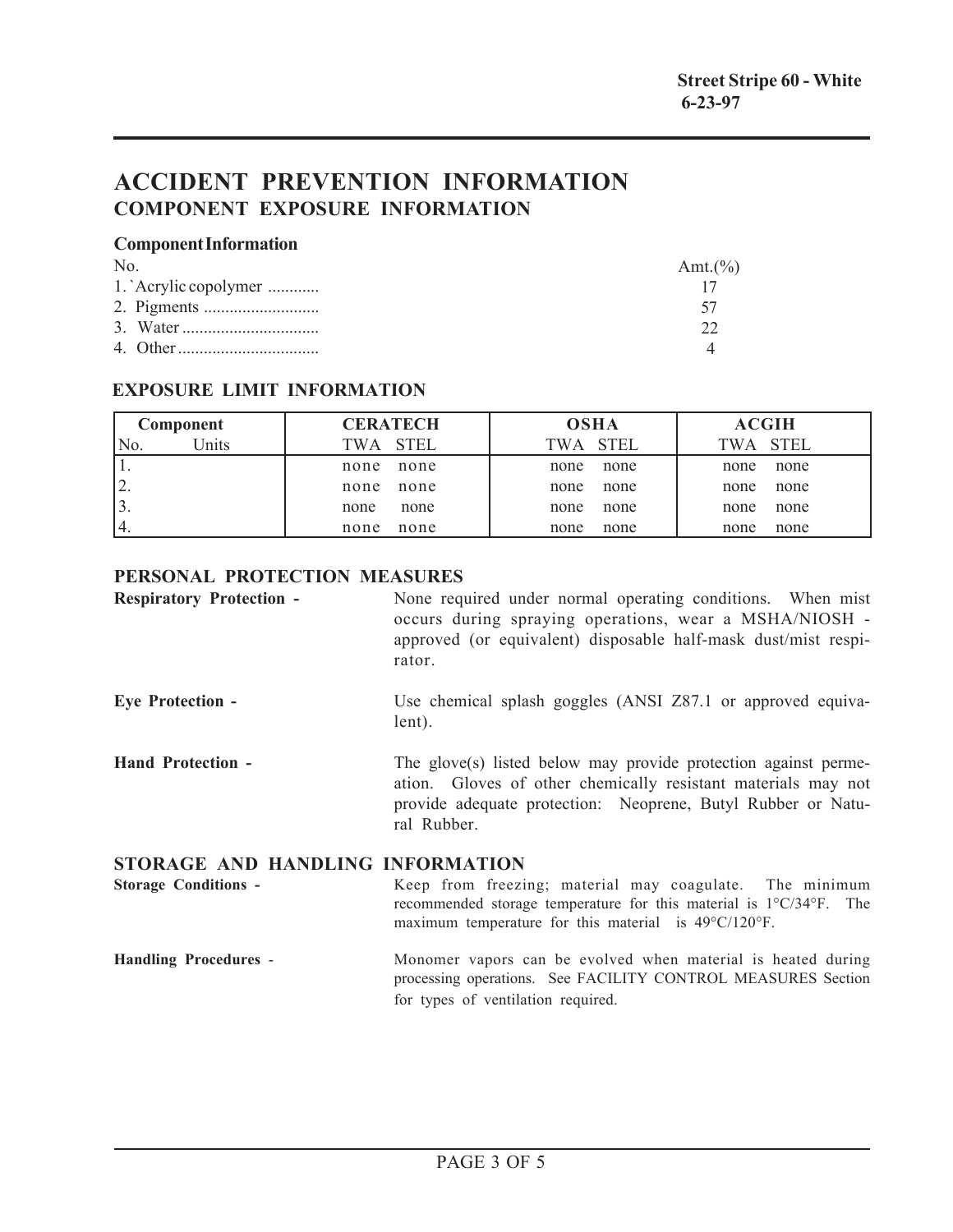## **SUPPLEMENTAL INFORMATION TYPICAL PHYSICAL PROPERTIES**

### **TOXICITY INFORMATION**

**Acute Data -** The information shown in the HEALTH EFFECTS FROM OVEREXPOSURE Section is based on the toxicity profiles for a number of acrylic emulsions that are compositionally similar to this product. Typical data are:

> Oral LD50 - rat: > 5000 mg/kg Dermal LD50 - rabbit: > 5000 mg/kg Skin Irritation - rabbit: Practically non-irritating Eye Irritation - rabbit: Inconsequential irritation

#### **WASTE DISPOSAL**

Procedure - Coagulate the emulsion by the stepwise addition of ferric chloride and lime. Remove the clear supernatant and flush to a chemical sewer. Incinerate liquid and contaminated solids in accordance with local, state, and federal regulations.

## **REGULATORY INFORMATION WORKPLACE CLASSIFICATIONS**

None of the compounds used in this product is listed as a potential carcinogen by OSHA. This product is considered non-hazardous under the OSHA Hazard Communication Standard (29CFR 1910.1200). This product is not a 'controlled product' under the Canadian Workplace Hazardous Materials Information System (**WHMIS**).

### **TRANSPORTATION CLASSIFICATION**

US DOT Hazard Class..................NONREGULATED